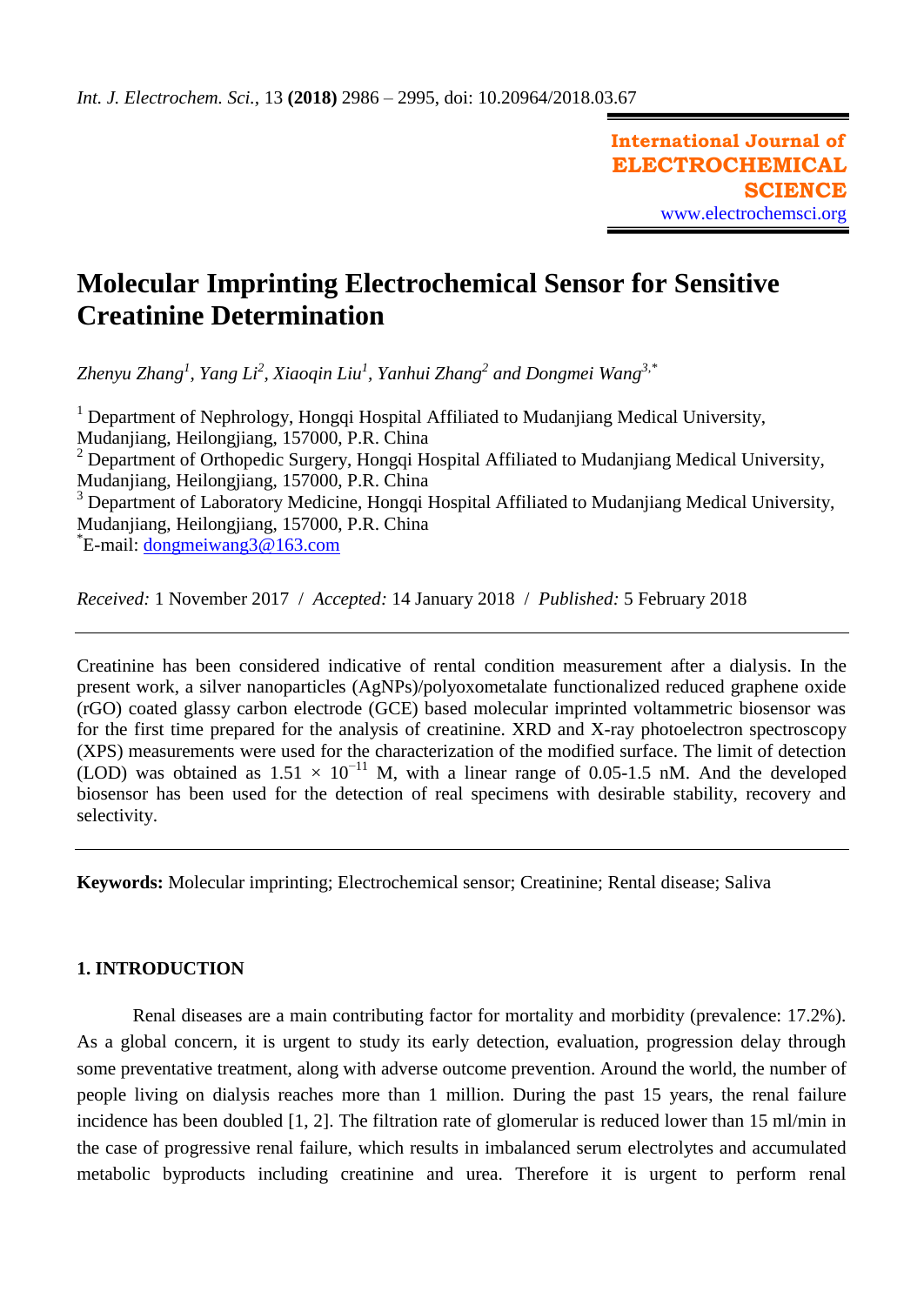replacement therapy (RRT) so as to prevent severe detrimental complications. On the other hand, the constant timely hemodialysis performed at regular intervals can substitute RRT to sustain life for the patients with chronic renal failure [3-5].

The initiating time for dialysis or dialysis frequency has been recognized as two important factors in homeostasis maintaining and life quality improvement for these patients. It is necessary to constantly monitor the levels of metabolic byproducts in serum, including potassium, creatinine, and urea. The infection risks of patients could be increased by repeated venipuncture [6, 7]. Through paracellular or transcellular routes, different molecules enter saliva, which is normally regarded as a blood filtrate. Therefore, saliva in indicative of the physiological state of the body as the serum [8-10]. Based on literature, the renal failure patients show different salivary level of creatinine [11-13]. In the present work, receiver operator characteristic (ROC) curve and diagnostic validity test were used to study the detection accuracy of salivary creatinine, based on the improved salivary diagnostic systems. On the other hand, the cutoff values for salivary levels of creatinine were also obtained.

Currently, a spectrophotometric strategy based on the classic Jaffé reaction betweenalkaline picrate and creatinine has been regarded a common method for the analysis of creatinine [14-17]. Based on the specificity study of the Jaffé spectrophotometric strategy in many different reports [18-20], interfering effects by drugs and endogenous species have been reported. Thus for the renal patients care in the world, it is urgent to develop a highly accurate technique for the routine analysis of creatinine. In the ealthy adult males sera, the reference concentration of creatinine ranges from 79.5 to 123.7 μM; for females, it is a little bit lowered: 70.5–106.1 μM. On the other hand, the daily output of urinary creatinine for males ranges from 9.7 to 24.7 mmol, and 7.9–14.1 mmol for females.

Previous works have reported some electrochemical strategies, such as potentiometric biosensors, for the routine detection of creatinine [21-24]. Unfortunately, the above potentiometric sensors have been proved less sensitive, and prone to be interfered in the presence of endogenous ammonia in physiological specimens. Compared with conventional potentiometric biosensors, the amperometric creatinine biosensors are more favorable, ascribed to the high sensntivity, rapid response, and low LOD.

To transform the host–analyte interaction into a readable signal output, physicochemical transducers were are coupled with molecular recognition materials. Electrochemical methods possess some merits, including instrumentation portability, low-cost, and miniaturization, thus having gained extensive study among numerous transduction strategies [25, 26]. Recently a majority of biosensors are label-dependent sensors based on secondary functional electroactive/photoactive molecules. However, there are also label-free biosensors with excellent operational simplicity and rapidness, such as SPR and QCM [27]. For biomarker analysis, the label-free biosensors have also been developed using another low-cost and fast method [28, 29]; in addition, the hand-held and cost-effective impedance analyzers could also be accessed. In this report, the molecular imprinted gold nanoelectrode ensembles were applied to the creatinine detection.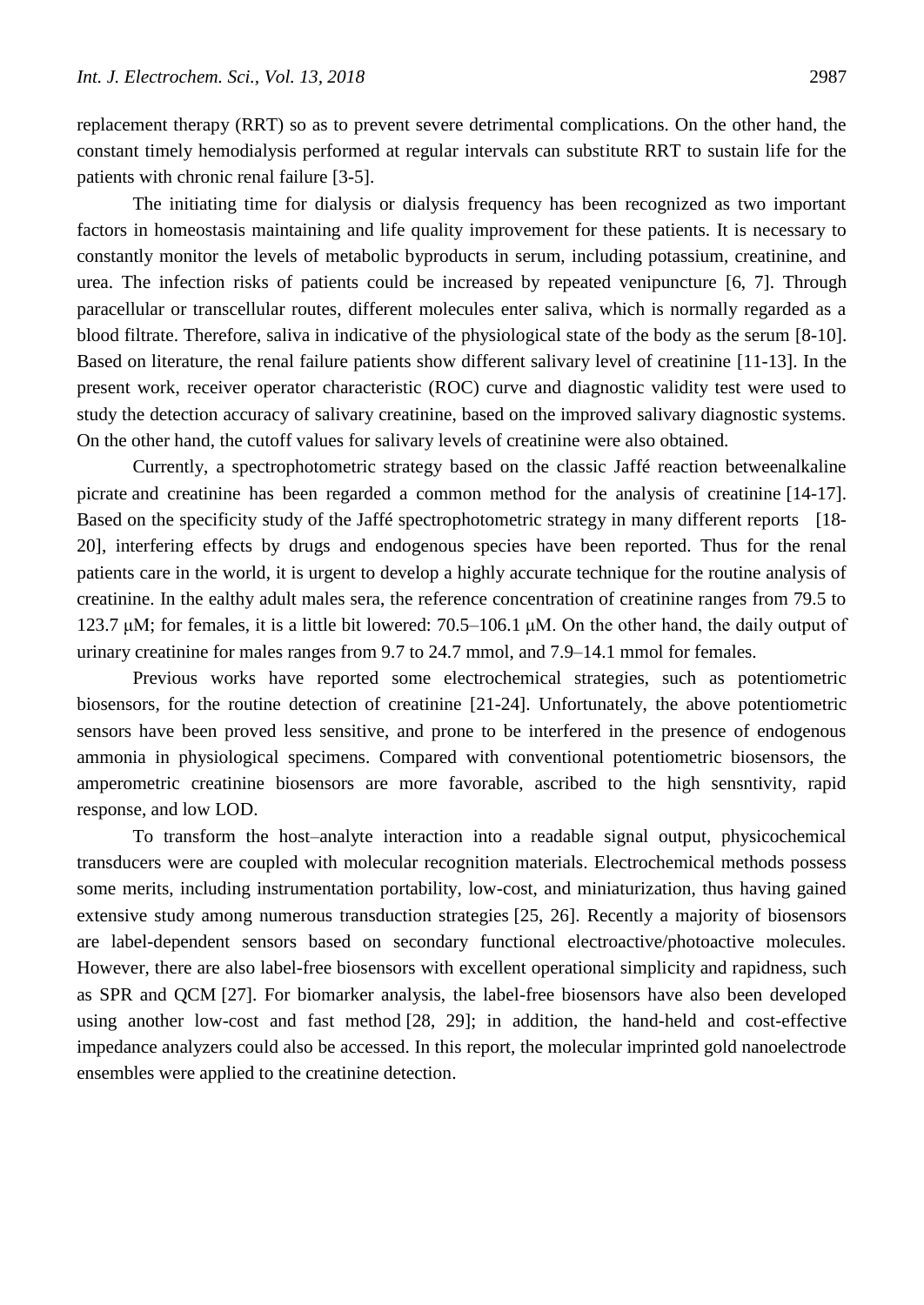## **2. EXPERIMENTS**

## *2.1. Chemicals*

Activated carbon, sulphuric acid  $(H_2SO_4)$ , potassium permanganate  $(KMnO_4)$ , hydrogen peroxide  $(H_2O_2)$ , isopropyl alcohol (IPA), ethanol, MeCN, silver nitrate  $(AgNO_3)$ , graphite powder, creatinine, phenol, and T  $H_3PW_{12}O_{40}$  (POM) were commercially available in Sigma–Aldrich (USA). Sodium acetate, acetic acid, phosphorus pentoxide ( $P_2O_5$ ), and potassium persulfate ( $K_2S_2O_8$ ) were commercially available in Merck (Germany).

#### *2.2. Characterizations*

IVIUMSTAT & IVIUMSTAT.XR: Electrochemical Interface & Impedance Analyzer was used for electrochemical impedance spectroscopic (EIS) measurements. A C3 cell stand equipped IviumStat (U.S) was used to obtain cyclic voltammograms (CV) and Differential pulse voltammograms (DPV). XRD experiments were carried out using a Rigaku Mini X-ray diffractometer. XPS patterns were obtained using PHI 5000 Versa Probe (Φ ULVAC-PHI, Inc., Japan/USA), with monochromatized Al Kα radiation (1486.6 eV) as an X-ray anode operated at 50 W.

# *2.3. Synthesis of rGO, POM/rGO and AgNPs/POM/rGO*

The synthesis of GO was carried out based on our reported study [30]. A suspension with a yellow-brown color was obtained after dispersing the above GO into 200 mL water under mild ultrasonic treatment. Then the obtained suspension was mixed with 4 mL 80 wt% hydrazine hydrate, followed by 1 d heating treatment under oil bath kept at 100 °C under a water-cooled condenser. The product obtained after the completion of reaction was filtered under vacuum rGO to yield rGO product. This was followed by dissolving the obtained rGO into 2 mg/mL ethanol, and ultrasonically agitated for 60 min. On the other hand, a ultra-violet (UV) light source was used for the reduction of 1 mL of 1 mM  $H_3PW_{12}O_{40}$ . Then the reduced POM was added to the obtained rGO suspension at a volume ratio of 1:1 for 120 min to yield POM/rGO. In a quartz bottle, 0.4 mg/mL POM/rGO solution was mixed with 1 mM  $AgNO<sub>3</sub>$  solution at a volume ratio of 1:1. Then a homogeneous suspension was yielded after the mixture was sonicated. This was followed by 40 min stirring under the UV light. And the coated electrode was obtained after dropping AgNPs/POM/rGO (20 μL) onto the bare GCE, i.e., AgNPs/POM/rGO modified GCE, which was then left drying under an infrared heat lamp.

### *2.4. Fabrication of creatinine imprinted voltammetric sensor*

rGO/GCE, POM/rGO/GCE and AgNPs/POM/rGO/GCE were obtained after dropping rGO, POM/rGO and AgNPs/POM/rGO suspensions  $(15 \mu L)$  on the clean bare GCE, respectively. This was followed by the evaporation of solvent using an infrared lamp. With phenol (100 mM) in pH 6.0 phosphate buffer solution (PBS) + creatinine (25 mM), 20 cycles of CV were run to obtain the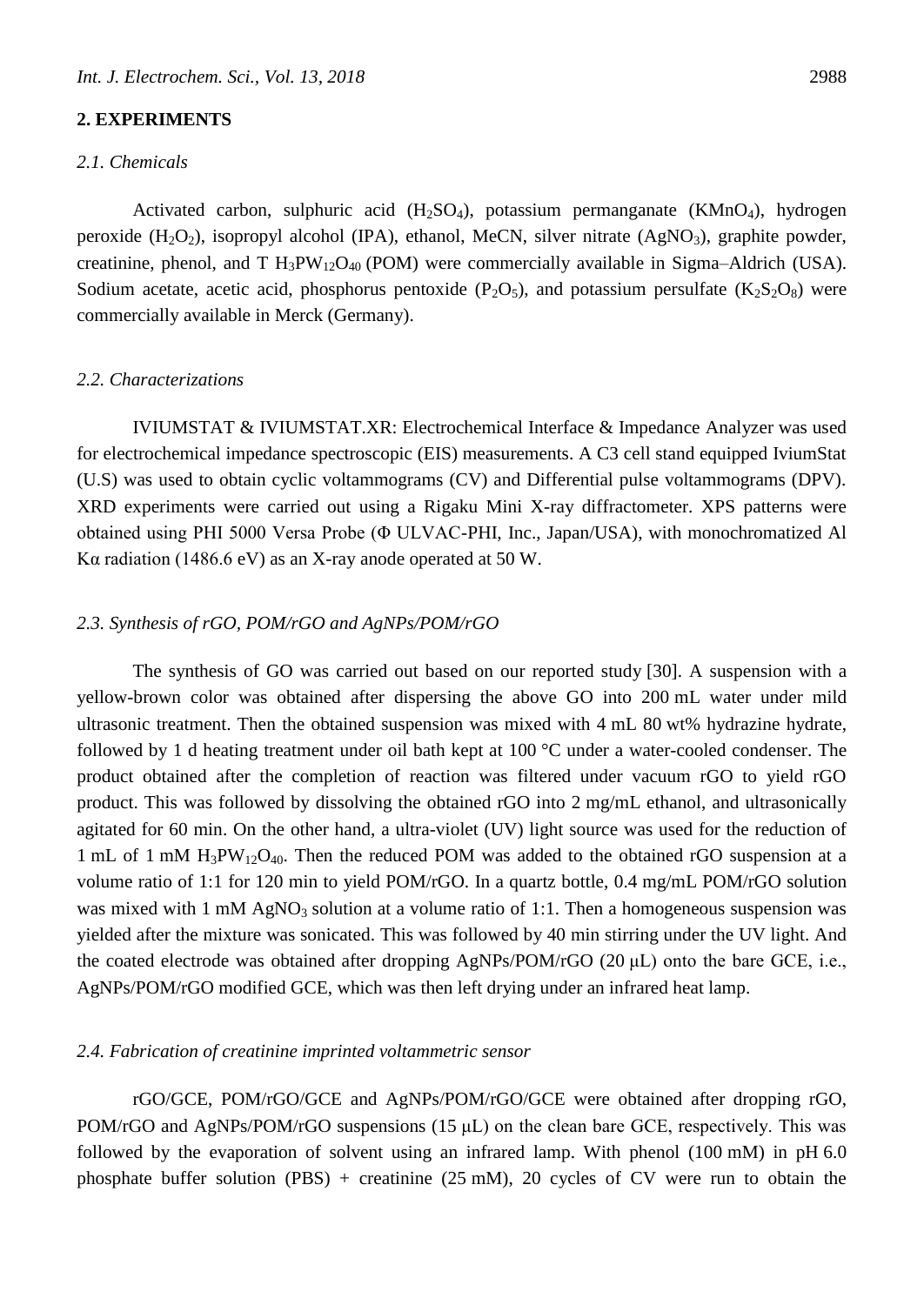creatinine imprinted surface on AgNPs/POM/rGO/GCE (MIP/AgNPs/POM/rGO/GCE), potential range:  $0.6 \text{ V}$  to  $+1.5 \text{ V}$ , scan rate:  $50 \text{ mV/s}$  [31]. Under the same procedure, the creatinine nonimprinted surface (NIP) was prepared in the absence of OCH. Electrostatic interactions between monomer and OCH molecules can be found, along with the hydrogen bonding between them. The above reactions were terminated using a NaCl solution (1.0 M). The creatinine imprinted electrode was firstly dipped into the desorption agent (30 mL), followed by 10 min electrode swinging under a 100 rpm bath. Then the OCH was removed, and the sensor was left drying under nitrogen gas.

#### **3. RESULTS AND DISCUSSION**

The deposition of POM on rGO sheets was carried out through electron transfer and electrostatic interactions between POM and the rGO sheets, resulting in a heterogeneous catalyst [32]. XPS measurements were also carried out to study the preparation of AgNPs/POM/rGO. As displayed in Fig. 1, the peaks of  $C_{1s}$ , Ag<sub>3d</sub>, O<sub>1s</sub> and W<sub>4f</sub> provided evidence that AgNPs/POM/rGO has been formed. The peaks observed at 282.5 eV, 284.3 eV and 285.2 eV were associated with the C–H, C–N and –CONH of C1s core-level spectrum, respectively [33, 34]. For the AgNPs/POM/rGO, the band of 372.4 eV was associated with the Ag  $3d^{3/2}$ , 366.5 eV with Ag  $3d^{5/2}$ , which provided evidence that AgNPs was present [35].



**Figure 1.** XPS spectra of (A) C 1s, (2) Ag 3d, (C) O 1s and (D) W4f of AgNPs/POM/rGO.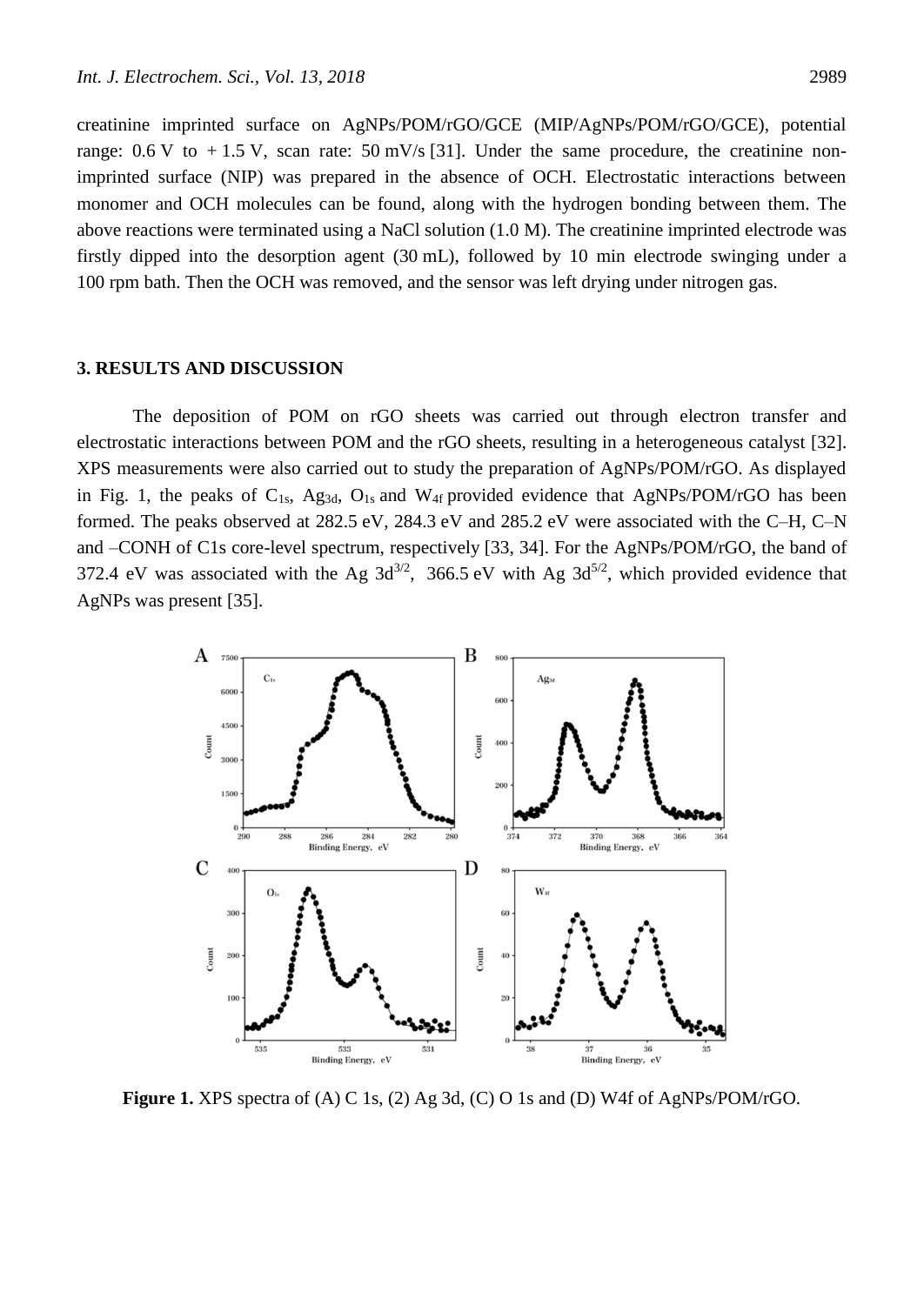Fig. 2 showed the XRD characterization of AgNPs/POM/rGO nanohybrid. The narrow and intense peaks observed at  $2\theta = 33.33^{\circ}$  and  $43.25^{\circ}$  were associated with the (002) and (004) planes of rGO sheets, respectively. The peaks observed at  $2\theta = 36.10^{\circ}$  and  $45.23^{\circ}$  were associated with the (111) and (200) planes of Ag, respectively. On the other hand, the peaks observed at  $2\theta = 25.04^{\circ}$ , 27.12°,  $37.03^{\circ}$  and  $42.91^{\circ}$  were associated with the (442), (642), (555) and (953) planes of POM, respectively [36-38].



**Figure 2.** XRD pattern of AgNPs/POM/rGO.

For the bare GCE, the charge transfer resistance  $(R<sub>ct</sub>)$  was obtained as 114  $\Omega$ , as shown in the EIS characterization in curve a (Fig. 3A). A low R<sub>ct</sub> was shown as 72  $\Omega$  for the rGO coated GCE, which suggested no charge transfer rate decrease was caused by the presence of rGO. The POM/rGO coated GCE showed lower  $R_{ct}$  value than rGO/GCE. Thus, the addition of silver nanoparticles shows an increase in the active surface area and the catalytic activity. An almost straight line was shown for AgNPs/POM/rGO coated GCE (EIS), suggesting that the electrochemical process was diffusion limited [39-41].

As displayed in curve a of Fig. 3B,  $R_{ct}$  was obtained as 676  $\Omega$  for the MIP/AgNPs/POM/rGO coated GCE upon the monomer polymerization on the AgNPs/POM/rGO coated GCE, which indicated significant blocking effects caused by the formed MIP film. Upon the removal of the creatinine from MIP/AgNPs/POM/rGO coated GCE,  $R_{ct}$  was reduced to *ca*. 362  $\Omega$ , together with the appearance of the recognition sites of creatinine molecules. On the other hand the R<sub>ct</sub> was increased up to 463  $\Omega$  after the creatinine was rebinded. These data indicate that the presence of creatinine molecules hinders the electrochemical reaction of 1.0 mM  $[Fe(CN)<sub>6</sub>]$ <sup>3-/4-</sup> on the electrode surface.

No DPV peak current was shown at MIP/AgNPs/POM/rGO coated GCE in PBS (0.1 M, pH 6.0), as displayed in Fig. 3C and Fig. 3D. The peak current reached *ca.* 1.25 V after 1.5 nM creatinine was rebinded. However, an insignificant peak current was observed at NIP/AgNPs/POM/rGO coated GCE, due to the non-specific interaction. DPV measurement was carried out using varying GCEs to study their current signals for comparison. Compared with the MIP coated GCE, MIP/rGO coated GCE, MIP/POM/rGO coated GCE, the MIP/AgNPs/POM/rGO coated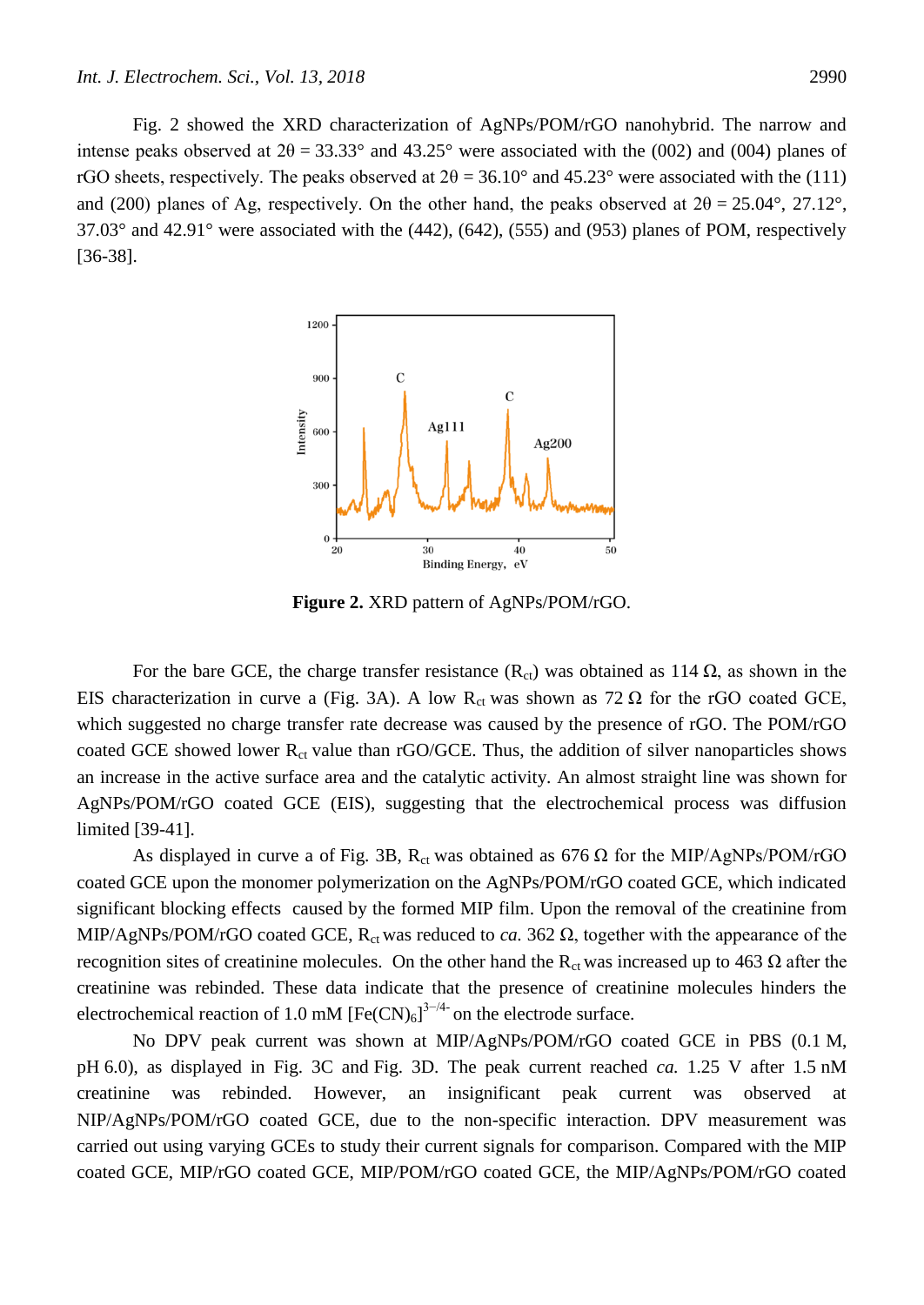GCE exhibited more enhanced current signals, which resulted from its large surface area. It is worth mentioning that POMs, molecular components with high redox-activity, could be potentially used for for sensor fabrication and electrochemical energy storage. In reduced forms, their electron and proton transfer and/or storage abilities allow them to act as efficient donors or acceptors of multiple electrons without structural change. Owing to their chemical versatility, POMs have been employed in catalysis, energy conversion and electronics [42, 43]. For the POMs, the reactivity and structure of could be significantly adjusted, since this kind of anionic metal oxides were based on high-valent transition metals.



Figure 3. (A) EIS profile recorded for the bare GCE, rGO coated GCE, POM/rGO coated GCE and AgNPs/POM/rGO coated GCE coated GCE in 1.0 mM  $[Fe(CN)_6]^{3-/4-}$  solution in 0.1 M KCl, (B) EIS profile recorded for MIP/AgNPs/POM/rGO coated GCE, MIP/AgNPs/POM/rGO coated GCE (without template) and MIP/AgNPs/POM/rGO coated GCE (after rebinding of creatinine) in 1.0 mM  $[Fe(CN)_6]^{3-4}$  solution in 0.1 M KCl, (C) DPV curves recorded for varying electrodes in 0.1 M pH 6.0 PBS: MIP/AgNPs/POM/rGO coated GCE in blank buffer solution, NIP/AgNPs/POM/rGO coated GCE after rebinding of 1.5 nM creatinine, MIP/AgNPs/POM/rGO coated GCE after rebinding of 1.5 nM creatinine, (D) DPVs recorded for varying MIP electrodes in 0.1 M pH 6.0 PBS after rebinding of 1.5 nM creatinine: the bare GCE, rGO coated GCE, POM/rGO coated GCE and AgNPs/POM/rGO coated GCE.

A linear relationship was found between the increase in creatinine amount and the signal increase, as shown in the voltammograms in Fig. 4 obtained using increased concentrations of OCH. The calibration curve corresponded to the mean value of six experiments. The limit of detection (LOD)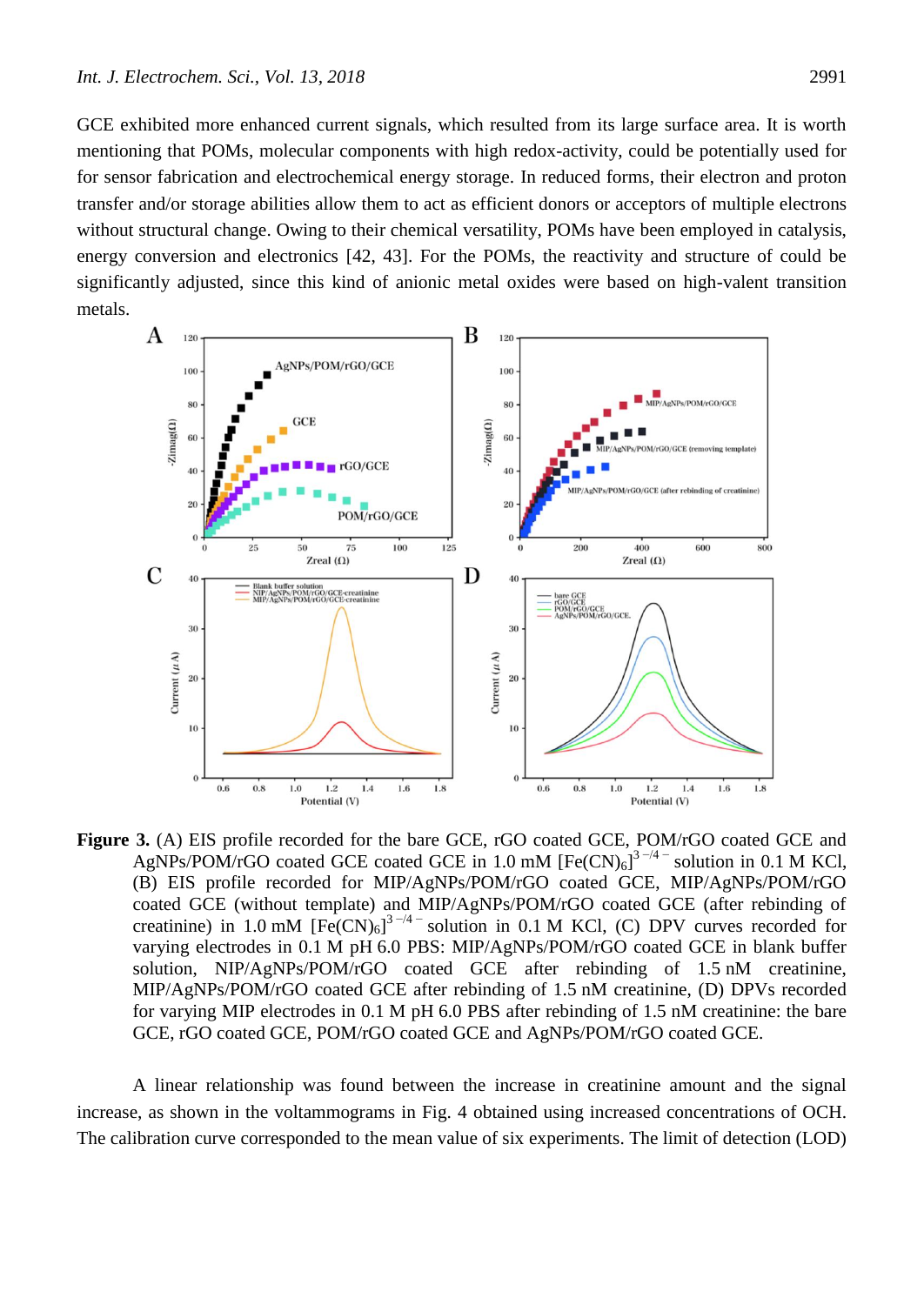was calculated as 0.0151 nM. To allow for comparison to previous reports, the characteristics of different electrochemical sensors for creatinine are summarized in Table 1.

Three independently prepared AgNPs/POM/rGO coated GCEs were used to measure their responses toward creatinine (1.0 nM) so as to study the interelectrode reproducibility. And the relative standard deviation (RSD) was obtained as 3.9%, which suggested that the reproducibility of the proposed electrode was desirable. After five measurements, the repeatability of our proposed bio sensor toward the adsorption of creatinine (1.0 nM) was determined so as to study the response, with an RSD of *ca.* 4.4%, which indicated that the proposed biosensor was highly repeatable.



Figure 4. (A) DPV curves recorded for the developed voltammetric sensor with varying amount of creatinine in PBS (pH 6.0); (B) the calibration curve recorded for creatinine.

**Table 1.** Comparison of the major characteristics of electrochemical sensors used for the detection of creatinine.

| Electrode                            | Linear detection range | Detection limit | Reference |
|--------------------------------------|------------------------|-----------------|-----------|
| Poly(ethyleneimine)/phosphotungstic  | $0.125$ to 62.5 µM     | $0.06 \mu M$    | $[44]$    |
| acid multilayer modified electrode   |                        |                 |           |
| Ni@PANI-modified GCE                 | 40-800 nM              | $0.2$ nM        | [45]      |
| Poly(methylvinyl ether)/maleic       |                        |                 | $[46]$    |
| anhydride modified by esterification |                        |                 |           |
| MIP/AgNPs/POM/rGO coated GCE         | $0.05 - 1.5$ nM        | $0.0151$ nM     | This work |

Interfering substances including NaCl, insulin (Ins),urea, ferritin (fer), uric acid (UA),globulin (Glo), albumin (Alb), lysine (Lys),histidine (His), glutamic acid (GA), arginine (Arg), tyrosine (Tyr), citric acid (CA), and a mixture of these substances were used to study the selectivity of the AgNPs/POM/rGO coated GCE toward the detection of creatinine through DPV responses. A the AgNPs/POM/rGO coated GCE, a current response was observed for creatinine and the aforementioned substances. Moreover, the stability of the sensor was studied by detecting creatinine after the sensor was stored at 4 °C for 10 days without use. After the first two weeks, there was no obvious decrease in the initial response. After 10 days, approximately 90% of the initial current remained. On the other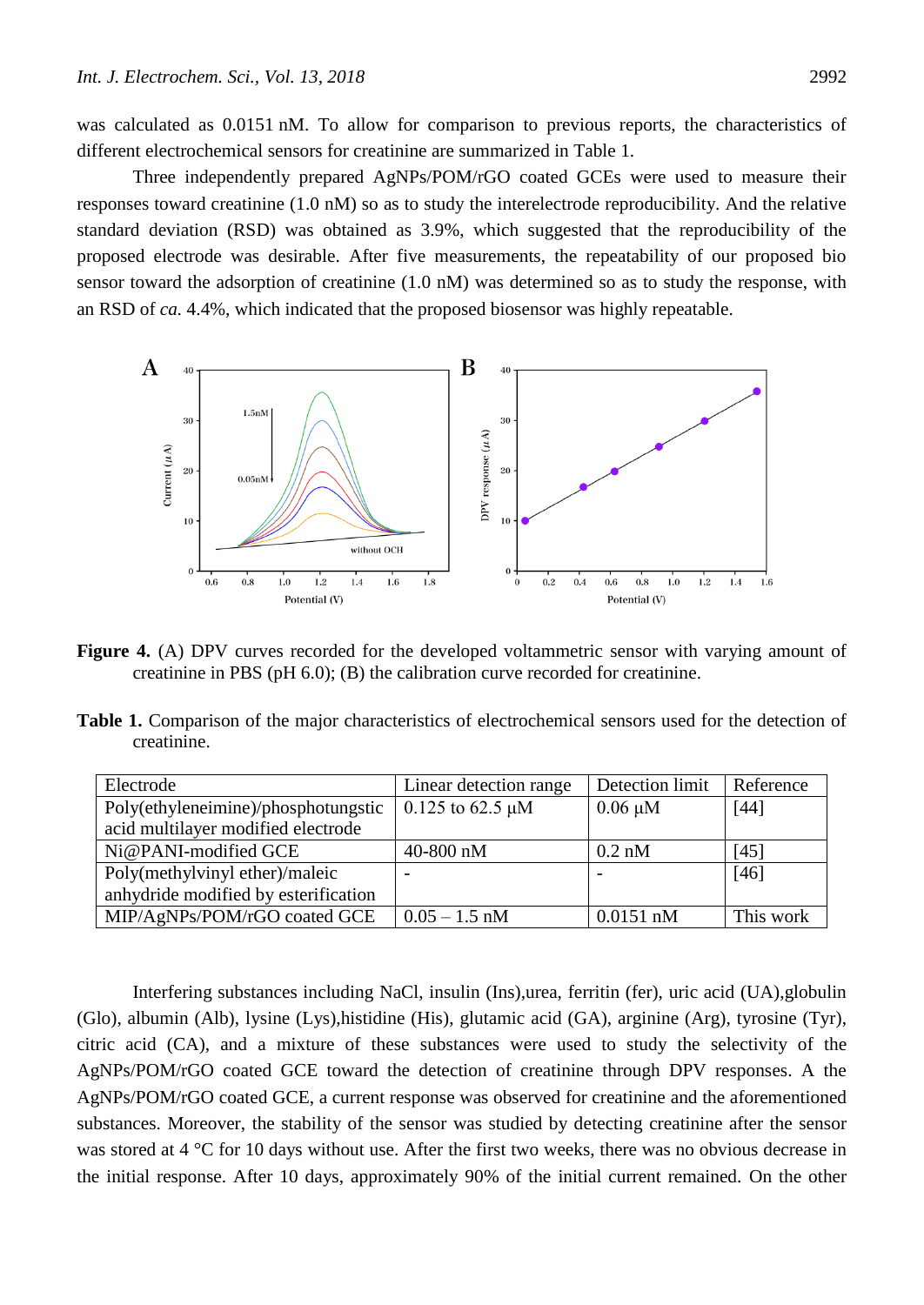hand, after water washing, the interfering agents showed almost no response, whereas response could stilled be observed at creatinine, which suggested that water washing could easily eliminate some nonspecific binding of the analyte molecules. Furthermore, after the addition of interference substances into creatinine, a full current response was recorded for the target creatinine molecule at our proposed biosensor. For the bare electrode, the current height and peak potential recorded for tyrosine and citric acid were comparable with that for creatinine. The level analysis of creatinine in serum and saliva specimens were also carried out. The developed biosensor was highly accurate toward the determination of creatinine, as indicated in Table 1.

**Table 2.** Recoveries of the developed sensor toward the analysis of creatinine in saliva and serum.

| Sample   | Added (nM) | Found (nM) | Recovery $(\% )$ | (96) |
|----------|------------|------------|------------------|------|
| Saliva 1 | 0.50       | 0.45       | 89.4             | 2.86 |
| Saliva 2 | 1.00       | 1.04       | 104.1            | 3.01 |
| Serum 1  | 0.50       | 0.50       | 100.4            | 2.78 |
| Serum 2  | .00        | በ 97       | 97.4             | 4.07 |

# **4. CONCLUSIONS**

In the present study, a AgNPs/POM /rGO based creatinine imprinted voltammetric biosensor was proposed for the detection of OCH in wine and grape juice. Several different methods were used for the characterization of the nanomaterials. It can be seen that the proposed biosensor was highly sensitive for the detection of creatinine, and the LOD was calculated as  $1.51 \times 10^{-11}$  M. Furthermore, this MIP biosensor showed desirable stability and sensitivity. Therefore the proposed sensor could be potentially used for routine detection of creatinine in food specimens.

## **References**

- 1. C. Magri, R. Xuereb and S. Fava, *Cardiology*, 129 (2014) 28.
- 2. P. Triska, P. Soares, E. Patin, V. Fernandes, V. Cerny and L. Pereira, *Genome Biology & Evolution*, 7 (2015) 3484.
- 3. S. Salvatore, M. Troxell, D. Hecox, K. Sperling and S. Seshan, *American Journal of Nephrology*, 41 (2015) 66.
- 4. O. Oruç Alper, O. Didem, O. Fatih, G. Murat and T. Kultigin, *Cardiorenal Medicine*, 6 (2016) 216.
- 5. H. Nobakht, T. Malakoutian, M. Radfar, E. Abdi, M. Kamgar, B. Broumand and I. Fazel, *Iranian Journal of Kidney Diseases*, 9 (2015) 273.
- 6. M. Ueda, K. Uchimura, Y. Narita, Y. Miyasato, T. Mizumoto, J. Morinaga, M. Hayata, Y. Kakizoe, M. Adachi and T. Miyoshi, *Nephron*, 129 (2015) 223.
- 7. J. Stephen, T. Anderson-Haag, S. Gustafson, J. Snyder, B. Kasiske and A. Israni, *American Journal of Nephrology*, 40 (2014) 546.
- 8. J. Rosman, A.. Donker, S. Meijer, W. Sluiter, T.Piersbecht and d.H.G.K. Van, *Contributions to Nephrology*, 53 (2015) 109.
- 9. P. Björntorp, *Magnetic Resonance in Chemistry Mrc*, 13 (2015) 295.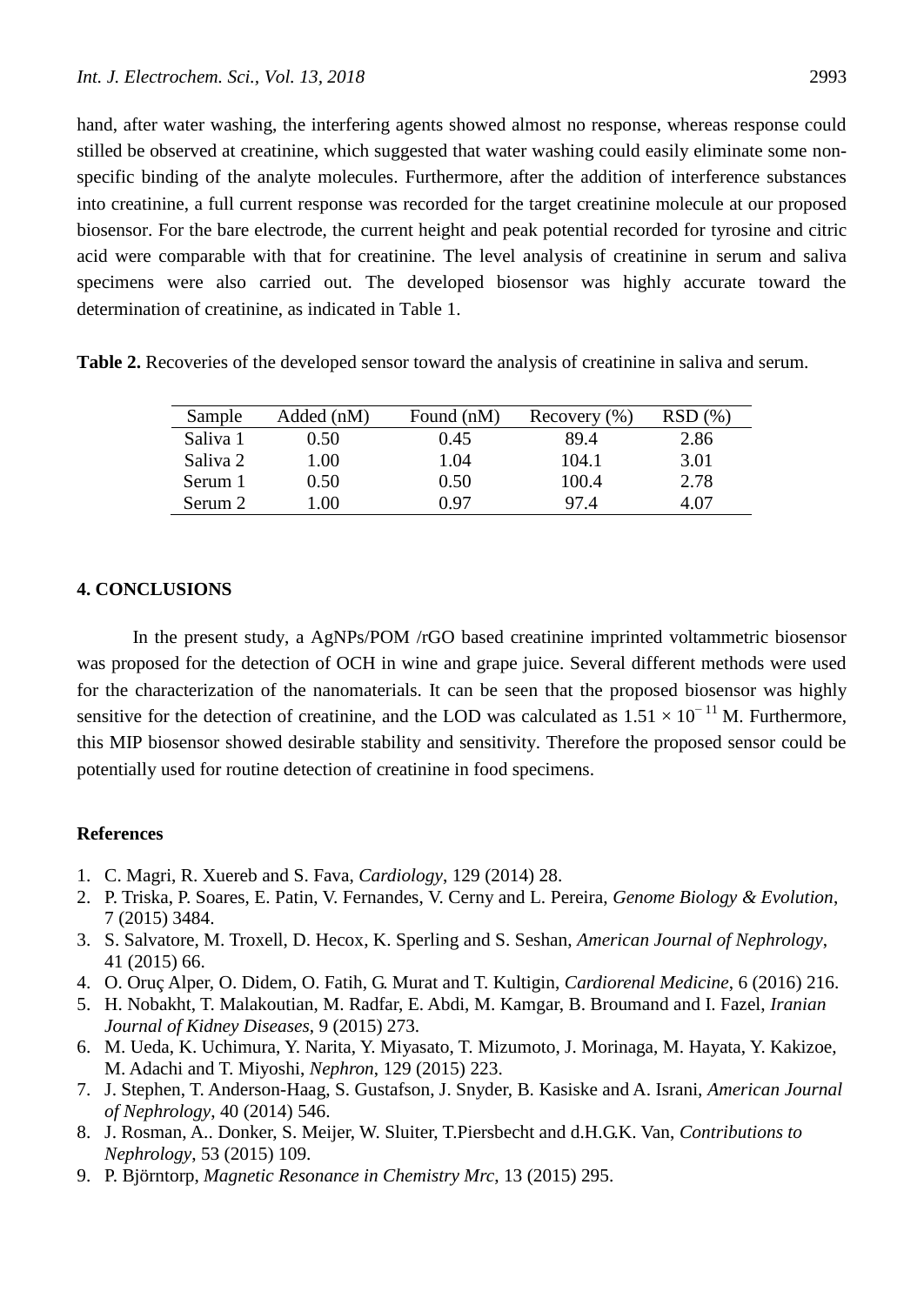- 10. S. Springer, J. Silverstein, K. Copeland, K. Moore, G. Prazar, T. Raymer, R. Shiffman, V. Thaker, M. Anderson and S. Spann, *Pediatrics*, 131 (2013) e648.
- 11. M. Cohen-Wolkowiez, D. Ouellet, P. Smith, L. James, A. Ross, J. Sullivan, M. Walsh, A. Zadell, N. Newman and N. White, *Antimicrobial Agents & Chemotherapy*, 56 (2012) 1828.
- 12. F. Rader, D. Wagoner, P. Ellinor, A. Gillinov, M.K. Chung, O. Costantini and E. Blackstone, *Circulation Arrhythmia & Electrophysiology*, 4 (2011) 644.
- 13. P. Jaganmohan, S. Rao and K. Rao, *World Journal of Medical Sciences*, 5 (2010) 45.
- 14. M. Miyake, A. Shibukawa and T. Nakagawa, *Journal of Separation Science*, 14 (2015) 181.
- 15. M. Kosikowski and Z. Suszyński, *Journal of Separation Science*, 35 (2012) 436.
- 16. A. Benkert, F.W. Scheller, W. Schoessler, B. Micheel and A. Warsinke, *Electroanalysis*, 12 (2015) 1318.
- 17. C. Chen and M. Lin, *Biosensors & bioelectronics*, 31 (2012) 90.
- 18. S. Wang, X. Li, J. Yang, X. Yang, F. Hou and Z. Chen, *Chroma*, 75 (2012) 1287.
- 19. K. Talalak, J. Noiphung, T. Songjaroen, O. Chailapakul and W. Laiwattanapaisal, *Talanta*, 144 (2015) 915.
- 20. M. Fernandezfernandez, P. Rodriguezgonzalez, M. Añónalvarez, F. Rodríguez, F. Menéndez and J. Alonso, *Anal. Chem.*, 87 (2015) 4053.
- 21. R. Matsui, T. Sakaki and T. Osakai, *Electroanalysis*, 24 (2012) 2325.
- 22. M. Alula and J. Yang, *Talanta*, 130 (2014) 55.
- 23. M. Suzuki, M. Furuhashi, S. Sesoko, K. Kosuge, T. Maeda, K. Todoroki, K. Inoue, J.Z. Min and T. Toyo'Oka, *Anal. Chim. Acta.*, 911 (2016) 92.
- 24. D. Liang, X. Fang, M. Li, K. Chingin and H. Li, *Analytical Letters*, 48 (2015) 2002.
- 25. P. Han, S. Xu, S. Feng, Y. Hao and J. Wang, *Talanta*, 151 (2016) 114.
- 26. J. Sitanurak, P. Inpota, T. Mantim, N. Ratanawimarnwong, P. Wilairat and D. Nacapricha, *The Analyst*, 140 (2015) 295.
- 27. A. Kozitsina, S. Dedeneva, Z. Shalygina, A. Okhokhonin, D. Chizhov, A. Matern and K. Brainina, *Journal of Analytical Chemistry*, 69 (2014) 758.
- 28. P. Shaw, *Analytical Letters*, 47 (2014) 689.
- 29. R. Šigutová, M. Hladík, F. Všianský, P. Kušnierová, K. Šafarčík and J. Tomandl, *Chemicke Listy*, (2013) S444.
- 30. M. Yola, T. Eren and N. Atar, *Sensors and Actuators B: Chemical*, 210 (2015) 149.
- 31. V. Gupta, M. Yola, N. Özaltın, N. Atar, Z. Üstündağ and L. Uzun, *Electrochimica Acta*, 112 (2013) 37.
- 32. Y. Kim and S. Shanmugam, *ACS applied materials & interfaces*, 5 (2013) 12197.
- 33. T. Eren, N. Atar, M.L. Yola, H. Karimi-Maleh, A.T. Çolak and A. Olgun, *Ionics*, 21 (2015) 2193.
- 34. M. Yola, V. Gupta and N. Atar, *Materials Science & Engineering C*, 61 (2016) 368.
- 35. F. Lorestani, Z. Shahnavaz, P. Mn, Y. Alias and N. Manan, *Sensors & Actuators B Chemical*, 208 (2015) 389.
- 36. N. Atar, T. Eren, B. Demirdögen, M. Yola and M. Çağlayan, *Ionics*, 21 (2015) 2285.
- 37. P. Nia, F. Lorestani, W. Meng and Y. Alias, *Appl. Surf. Sci.*, 332 (2015) 648.
- 38. S. Gurunathan, J. Han, J. Park, E. Kim, Y. Choi, D. Kwon and J. Kim, *International Journal of Nanomedicine*, 10 (2015) 6257.
- 39. A.. Dwivedi, S. Dubey, M. Sillanpää, Y. Kwon, C. Lee and R. Varma, *Coordination Chemistry Reviews*, 287 (2015) 64.
- 40. H. Mehl, M. Oliveira and A. Zarbin, *Journal of Colloid and Interface Science*, 438 (2015) 29.
- 41. Q. Huang, J. Wang, W. Wei, Q. Yan, C. Wu and X. Zhu, *J. Hazard. Mater.*, 283 (2015) 123.
- 42. Y. Song and R. Tsunashima, *Chemical Society Reviews*, 41 (2012) 7384.
- 43. Y. Ji, T. Li and Y. Song, *Ind. Eng. Chem. Res.*, 53 (2014) 11566.
- 44. P. Han, S. Xu, S. Feng, Y. Hao and J. Wang, *Talanta*, 151 (2016) 114.
- 45. H. Rao, Z. Lu, H. Ge, X. Liu, B. Chen, P. Zou, X. Wang, H. He, X. Zeng and Y. Wang, *Microchim.*